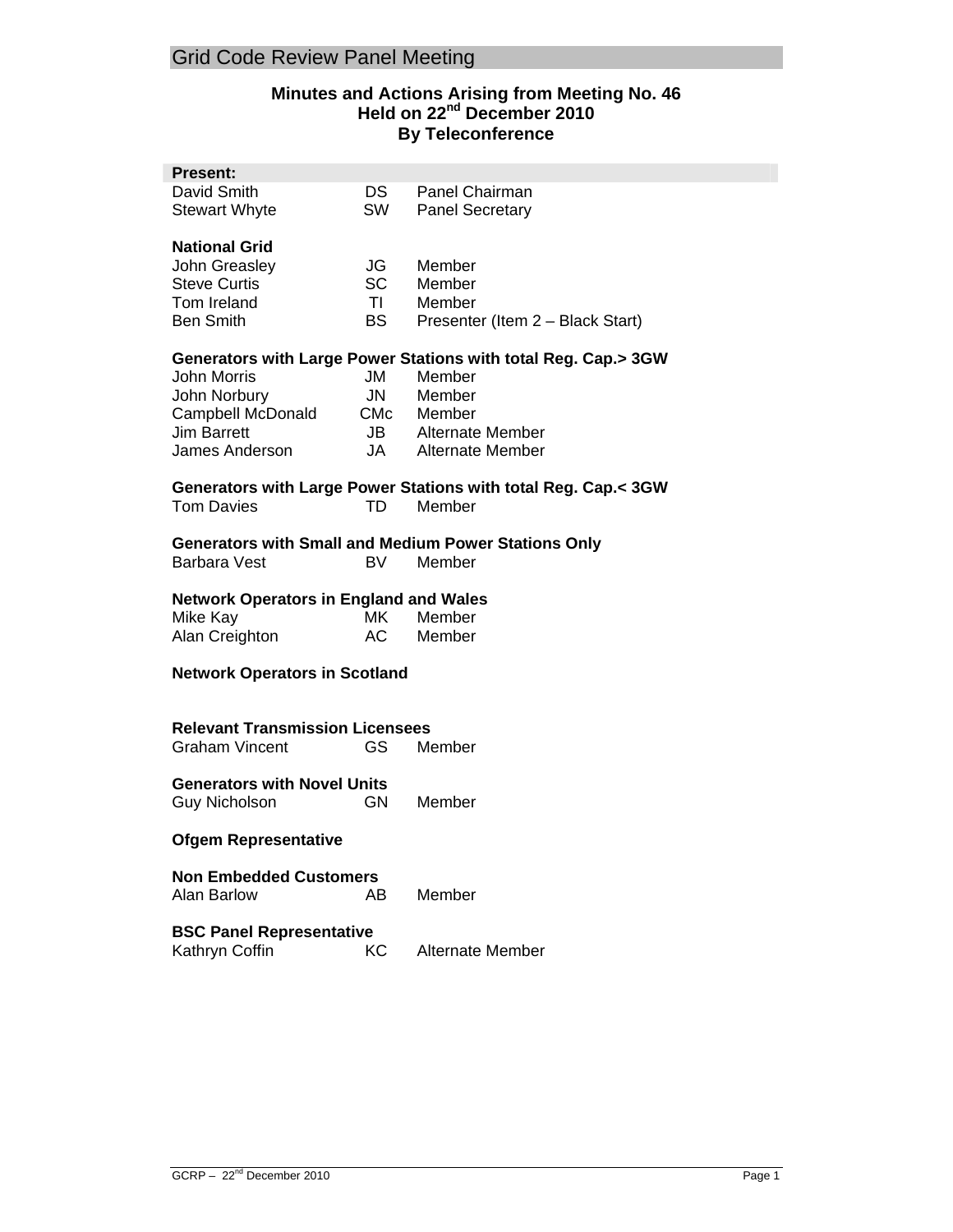## **1. Introductions/Apologies for Absence**

1498. The Chair introduced the teleconference based Extraordinary GCRP meeting which had been arranged to cover the agenda items that there had not been time to cover at the November 2010 GCRP meeting. Apologies for absence were received from Neil Sandison, Guy Phillips and John Lucas.

## **2. New Grid Code Development Issues**

### **Black Start– consequential changes from P231**

- 1499. BS presented this item to the Panel regarding changes required to OC9.4 to bring the Grid Code in line with the Balancing and Settlements Code (BSC) as a result of the P231 modification. The aim of Modification Proposal P231 was to improve transparency of the arrangements and obligations associated with a Black Start or Fuel Security Code (FSC) event held within the BSC. P231 was raised by National Grid and the solution was based on the discussion from Issues 32 'Black Start' and 33 'Fuel Security'. As a result of introducing P231, the BSC now provides clearer processes for the industry to follow in the event of a Black Start or FSC direction. BS outlaid what a Black Start and FSC were.
- 1500. BS invited the Panel to agree that the changes discussed are required in order to bring the Grid Code in line with the BSC in relation to P231. KC felt that there was still some inconsistencies between the proposed Grid Code text and the original P231 modification. Elexon and National Grid shall discuss these discrepancies bilaterally. BS shall send an email update to the Panel following discussions between National Grid and Elexon to sort out differences between Grid Code proposed text and P231 proposals. KC shall circulate a link to the P231 consultation so GCRP members can familiarise themselves with this modification.

**Action: National Grid (BS) Action: Kathryn Coffin (KC)**

# **3. Simultaneous Tap Changing**

- 1501. SC presented a guidance document produced by National Grid for power station control engineers on the utilisation of simultaneous tap change instructions, in line with BC2.A.2.6. The document is designed to be guidance for control engineers at power stations so that in the event of a simultaneous tap change instruction being sent by National Grid's ENCC, the power station knows the appropriate action to take.
- 1502. JM asked if compliance with instructions would be tested and if so, could this be included in the document. SC made the Panel aware that there may be an assessment of what stations are most effective when sent the instruction.
- 1503. JN queried why the simultaneous instruction was required and asked if this could be included in the document. He noted that when National Grid wished to include the Target Voltage instructions into its contingency planning the guidance document for that contained a clear justification of why the instructions would be beneficial to the transmission system. JN has sent an email outlining some of these issues to Steve Curtis via Tom Ireland. SC will respond directly about these queries. GN also sent an email to the Panel on his thoughts regarding the document for National Grids consideration.

**Action: National Grid (SC)**

# **4. System Incident Report**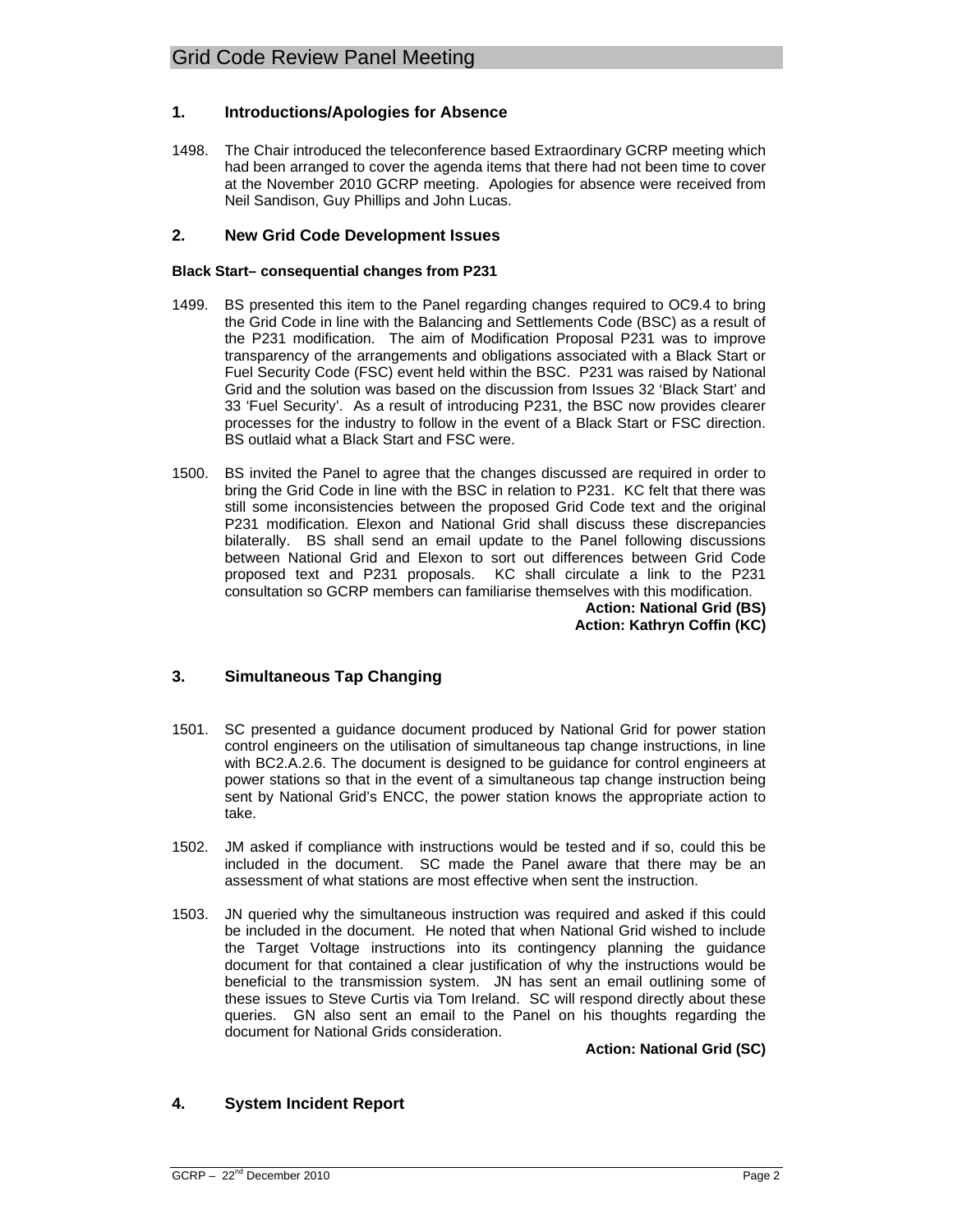1504. SC gave a summary of the SIR, updated for 2010. One major ROCOF in 2010 was added to the report; this was a high frequency event that occurred as a result of 1000MW trip while exporting to France on  $9<sup>th</sup>$  January. The main conclusion from the report is that, currently embedded ROCOF operation following a large loss is not a significant issue for the rates of change of frequency experienced during normal operations and represents little risk to the system. Gn commented that the report was modified in 1998 to take account of significant system incidents as well as ROCOF events. GN also proposed some amendments that could be made to the report to increase its usefulness. TI said he would consider the proposals for the evolution of the report. The report will continue to be presented to the Panel, on a continuing annual basis.

### **Action: National Grid (TI)**

## **5. Revision of CC.7.7 (Maintenance Standards)**

- 1505. This paper was presented to the Panel by CMc who proposed that a revision of the Connection Conditions CC.7.7 Maintenance Standards is required to ensure Generators in Scotland and Offshore are notified in an efficient manner of changes to system fault levels. This is to afford them a similar notification and protection given to similar Generators in England and Wales. GV stated that the SO would need to be involved and also enquired where the E&W process was written down.
- 1506. CMc stated that although this information is currently available in the Seven Year Statement (SYS) this is not sufficient because of new users design connection revisions and subsequent plant and apparatus changes. JN was wholly supportive of this issue and further stated that this issue also applies to harmonic data as well. JN is going to put together a one pager on the harmonic data for the Panel. JG stated to the Panel that he would prefer the harmonic data to be addressed by the G5/4 working group so that it did not detract from the issues presented in this paper.

### **Action: John Norbury (JN)**

1507. CMc invited the Panel to agree a joint Grid Code, CUSC and STC Working Group to propose changes to industry codes to establish good industry practise for health and safety of Users plant, apparatus and personnel on a transmission site. The Panel felt that due to the nature of this matter it was wholly in the realms of the Grid Code and therefore this issue should go to a Grid Code Working Group only. TI shall send round a TOR for the Grid Code working group.

#### **Action: National Grid (TI)**

### **6. Meeting dates 2011**

### **Meeting dates 2011**

1508. TI presented the meeting dates for 2011.

- Thursday, 17<sup>th</sup> February
- Thursday, 19<sup>th</sup> May
- Thursday, 22<sup>nd</sup> September
- Thursday, 17<sup>th</sup> November

All meetings shall be held at National Grid House, Warwick. The new meeting dates were agreed by the Panel. A further meeting shall be included in 2011 following the discussion in the meeting governance review, and is expected to be held in early July.

### **Meeting Governance Review**

1509. In recent GCRP meetings some Panel members have raised issues over the length of the meeting and the depth of discussion on some matters. During 2010 the volume and complexity of the issues brought to the meetings steadily increased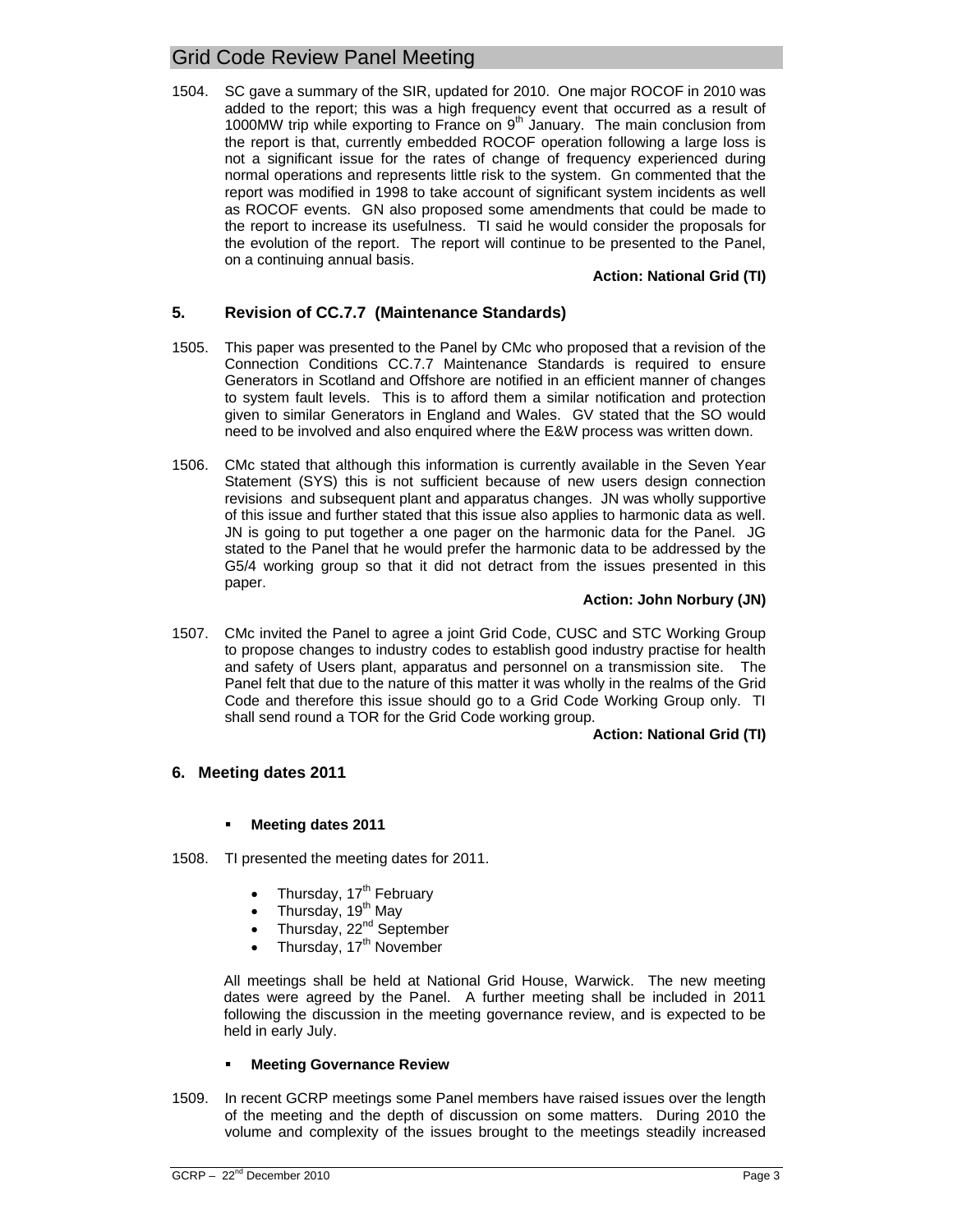resulting in insufficient time to consider all issues. As a direct consequence of this, and Ofgem's Code Governance Review initiated in 2007, National Grid produced a paper on GCRP meeting governance with the intended impact that GCRP meetings conclude all business satisfactorily and the GCRP meetings aligns with best practises of other codes.

1510. TI talked through the two staged improvement approach to GCRP meetings. The first stage of the approach shall be implemented immediately with feedback being sought from the Panel. Stage 1 proposes: to ensure minutes are thoroughly commented upon prior to meeting where they are to be approved; consultation update and development issues paper to be discussed only by exception; working group updates limited to progress; avoid detailed "workshopping" of issues in GCRP meetings – using one off meetings if the Panel feel they are warranted; firmer adherence to core GCRP business; clear and timely brief papers to be produced with clear unambiguous recommendations; to ensure efficiencies meeting attendance should be limited to members with alternates attending in place of the member or an advisor; clear and concise presentations with specific recommendations; and summary of actions paper edited to include a status indication. Stage 2 of the proposal was to increase the number of meeting dates. TI told the Panel before more meetings were considered as an option the effect of stage 1 proposals would be evaluated. The Panel said they would be happy for stage 2 to be implemented immediately. TI stated that he was happy with this and would arrange an additional meeting for July 2011, accordingly.

## **Action: National Grid (TI)**

1511. JN commented that he felt that rather than trying to align the GCRP with other Panels, the GCRP should infact serve as a role model for other groups. GN commented that he was moderately happy with the proposals with the exception of the proposed change to the attendance of alternate members. BV commented that National Grid needed to get their house in order with respect to the administration of the GCRP meetings, stating that this would greatly help increase the productivity of the meetings. BV gave the example of National Grid using presentations to, in her belief, side step the need to have a paper ready for papers day (10 days prior to the meeting). The impact of this being that Panel members had less time to prepare to discuss issues on the matter and hindered decision making at the GCRP meetings. TI will produce a paper that details the new GCRP approach for the February meeting, focusing on refining and defining Code administration activities. **Action: National Grid (TI)**

# **7. Impacts of Other Code Modifications or Developments**

# **BSC**

1512. The BSC is currently going through a governance review and P243 "Publication of Generator Forward Availability by Fuel Type" went live and as such BMRS is now publishing output useable by fuel type.

### **CUSC**

1513. CAP 182 "Frequency Response from Interconnectors" was withdrawn because of changes in Europe with respect to Interconnectors being defined potentially as Transmissions System Operators (TSOs).

### **Cross Code Forum**

1514. TI gave an update of the recent Cross Code forum, of which, there has been good continued industry support and attendance.

# **8. A.O.B**

**SSE issue**